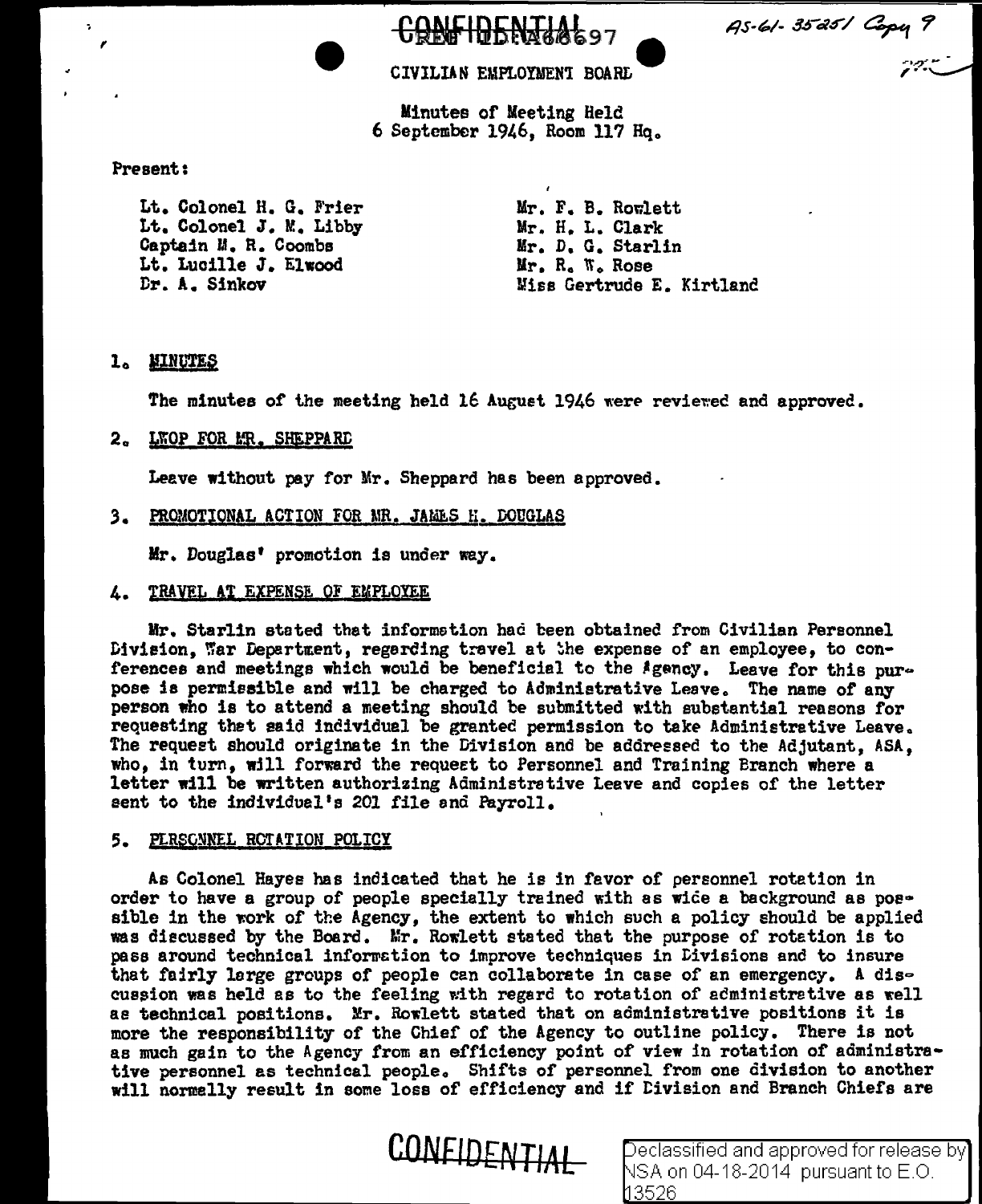

rotated and an Administrative Assistant moves from one civision to another with them the degree of efficiency would suffer where both technical and administrative heads are removed. Dr. Sinkov moved that the Board recommend that administrative personnel not rotate from one division to another and Mr. Rowlett moved that the policy formulated for technical personnel not apply to purely administrative personnel. The above recommendations were approved by the Board. Dr. Sinkov brought up the question of how far down in the scale of pay the rotation will extend. It was felt that a working committee should be set up to formulate policy. This committee could determine the type of job and person that would be considered and submit such decisions to the Board for review. There is an alternative, to consider each case on its own merits as it comes up. Mr. Starlin suggested setting up a committee of the three Division Chiefs to decide on a rotation policy that would be advantageous to the Agency. Another responsibility of the proposed working committee will be to outline length of time rotation will last. The estimate given is approximately six months to a year. This committee should include the Director of Communications Research and it was recommended that Mr. Friedman be appointed Chairman. Mr. Rowlett said he would furnish the secretary, Mr. Sterlin stated that he will recommend to the Chief of the Agency that this committee be established to consider how far the rotation policy should extend. Dr. Sinkov stated that in view of the fact that the personnel rotation policy was originally intended to apply to technical personnel it is moved that purely administrative personnel be exempt. The board agreed unanimously that purely administrative personnel should be exempt from rotation.

#### 6. TRANSFERS EFFECTED IN ACCORDANCE WITH PERSONNEL ROTATION POLICY

Mr. Starlin reported that in accordance with the expressed present instructions of Colonel Hayes on personnel rotation policy Mr. J. H. Douglas has been transferred from Security Division to Research and Development Division, Mr. A. W. Small has been transferred from Operations Division to Security Division, and Mr. R. O. Ferner has been transferred from Fesearch and Development Division to the Operations Division. in appropriate technical positions.

# 7. PROMOTIONAL ACTION FOR MR. F. C. AUSTIN

The request for promotion of Mr. F. C. Austin from P-4 Research Analyst (Crypt). OS-METH-41, to position P-5, Research Analyst (Crypt), OS-METH-42, was considered by the Board. Prior to reviewing all incumbents in  $P-A$  and  $P-5$  positions Dr. Sinkov stated that with regard to the general problem of Division efficiency, rotational program changes introduced have taken Mr. Douglas from Methods Branch and as a consequence a much bigger load is falling on the shoulders of Mr. Austin and the efficiency of Methods Branch would be complicated, perhaps seriously, if Mr. Austin were to be replaced now. Mr. Starlin read the names of those incumbents in P-4 and P-5 positions and after due consideration of those eligible for the position it was requested that Mr. Austin be promoted from P-4, OS-METH-41, to position OS-METH-42, P-5. After receiving a majority vote it was decided to forward this recommendation for the approval of the Chief, ASA.

#### 8. PROMOTIONAL ACTION FOR MR. RICHARD A. LIBOS

Dr. Sinkov brought up the case of Mr. Richard A. Dibos, Electrical Engineer in Security Livision. Mr. Dibos was hired as a P-3 on the basis of a letter in which he was informed that though he did not qualify for a higher grade, a request for exception would be submitted to the Civil Service Commission after thirty cays recommending that he be promoted to a P-4 grade. After thirty days the request for an exception in the case of Mr. Libos was submitted to the Civil Service Commission with the recommendation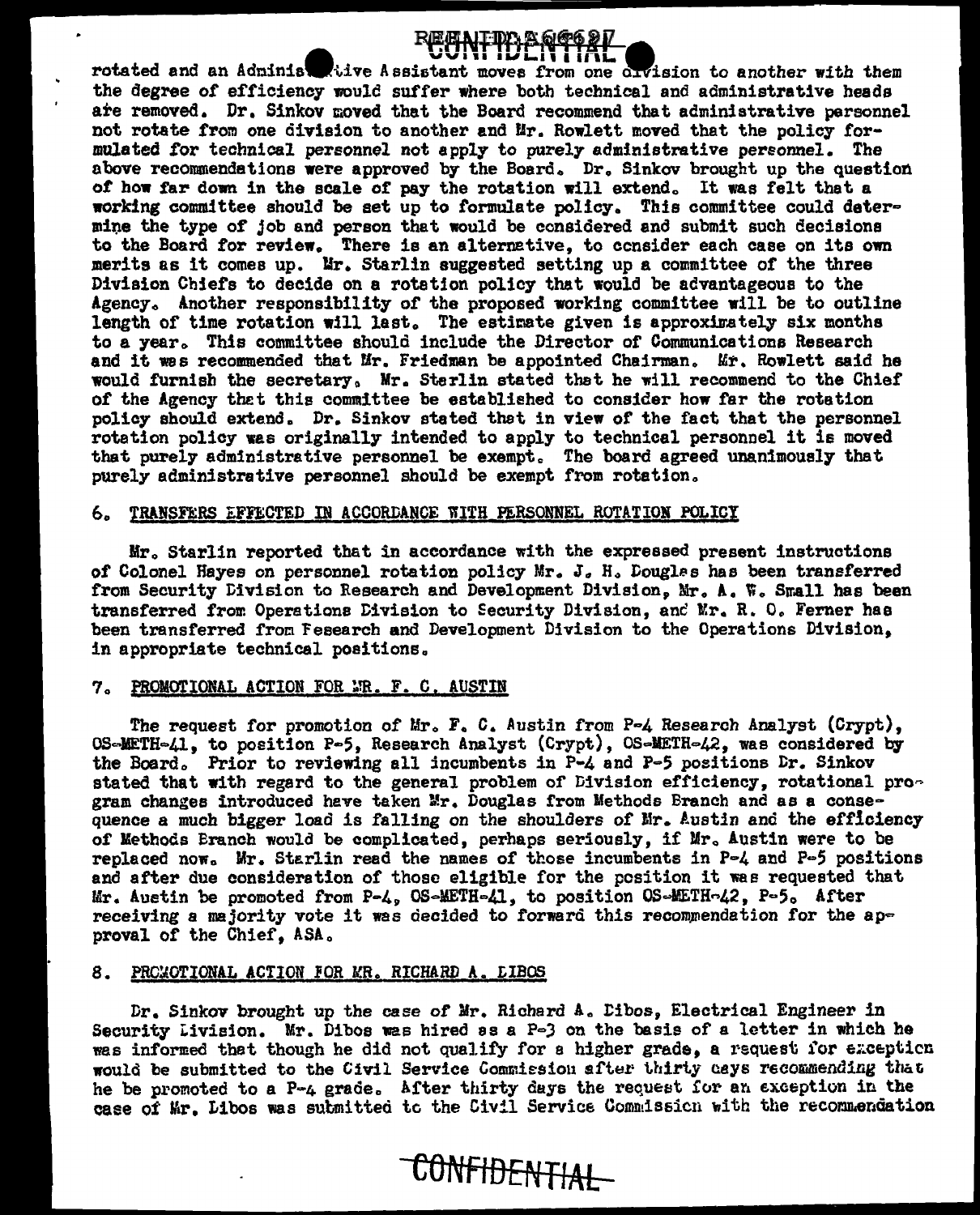-**EONFIDEATED:**<br>that he be promoted to  $\epsilon$ -4. The request was denied and returned DISAPPROVED. Dr. Sinkov stated that he would like to add the name of Mr. Dibos to the special list of appeals that is being prepared for forwarding to the U.S. Civil Service Commission and requested that the case of Mr. Diboe be submitted in greater detail with a statement that his work up to now is of outstanding quality.  $\tilde{k}_r$ , Starlin stated that the special list had been discussed with the Regional Office of the Civil Service Commission and that every single request had been disapproved.

#### 9. ANNOUNCEMENT OF CIVIL SERVICE EXAMINATIONS

 $Mr.$  Starlin informed the group thet the Board of U. S. Civil Service Examiners, of which this Agency is a member, will try to get approval from the Civil Service Commission to announce examinations for probational appointments in several occupational areas. ASA will work to get priority for certain critical positions of both a technical and administrative nature that are now held by employees with War Service or temporary appointments.

# 10. STANLARLS OF EXAMINATION FOR CRYPTOGRAPHIC POSITIONS

Mr. Starlin indicated that a week or ten days ago the Civil Service Examination Unit called this Agency to say that they were considering announcing examinations for cryptographic positions. They had been referred here by the Office of the Secretary or War who said that we might be able to give some help with regard to the type or examination required for cryptographic clerks. They are thinking in terms of opening such positions to competition and ASA personnel will have to obtain permanent status through passing an examination. A representative of the Fourth Regional Office of Civil Service has indicated that there is no hope for this Agency to continue with Schedule "A" authority. It will be necesssry to have a draft of the examination thet we want given for these types of positions to be approved by the Cormission. The decision ee to whether the individual ie eligible or ineligible will be in the hands of the Agency. Discussion followed regarding the advisability of carrying on an aptitude testing program at ASA. It was thought that it would be well to draw up an examination and test people here before submitting the examination to the Civil Service Board. However, testing doesn't cover everything thet appears to contribute to success in the cryptanalytic field. "ritten examinations could be given up to  $CAF-5$  or CAF-? and for grades above that experience, background, and interview method is much better. A Technical Consultant from Office of the Secretary of Tar would be available to put any examinations in a form that the Commission would accept. Uiss Kirtland suggested giving examinations to a group of people from  $CAF=2$  to  $CAF=7$ , including comparable SP grades. A basic test could be given in each one of a series and if personnel pass the test then basically they would be qualified. In order to qualify for a higher grade more experience and background will be necessary. Dr. Sinkov stated that Captain Callimahos would be very good on such a project and suggested requesting his release to act as consultant in developing these examinations. Mrs. Coen in I & D Branch has a good background in testing and would be valuable in working on such a program. It was recommended by the Board that a testing program be initiated with Captain Callimahos and Mrs. Coen assigned to the project.

### 11. LWOP FOR SEASONAL ILLNESS

Mr. Starlin stated that he has received a number of requests for Leave Without Pay to cover seasonal illness such as hay fever and asthma. Such requests usually cover a period of from six weeks to two monthe. His question is whether an employee who suffers from a seasonal illness should be required to save his leave until this season.

CONFIDENTIAL